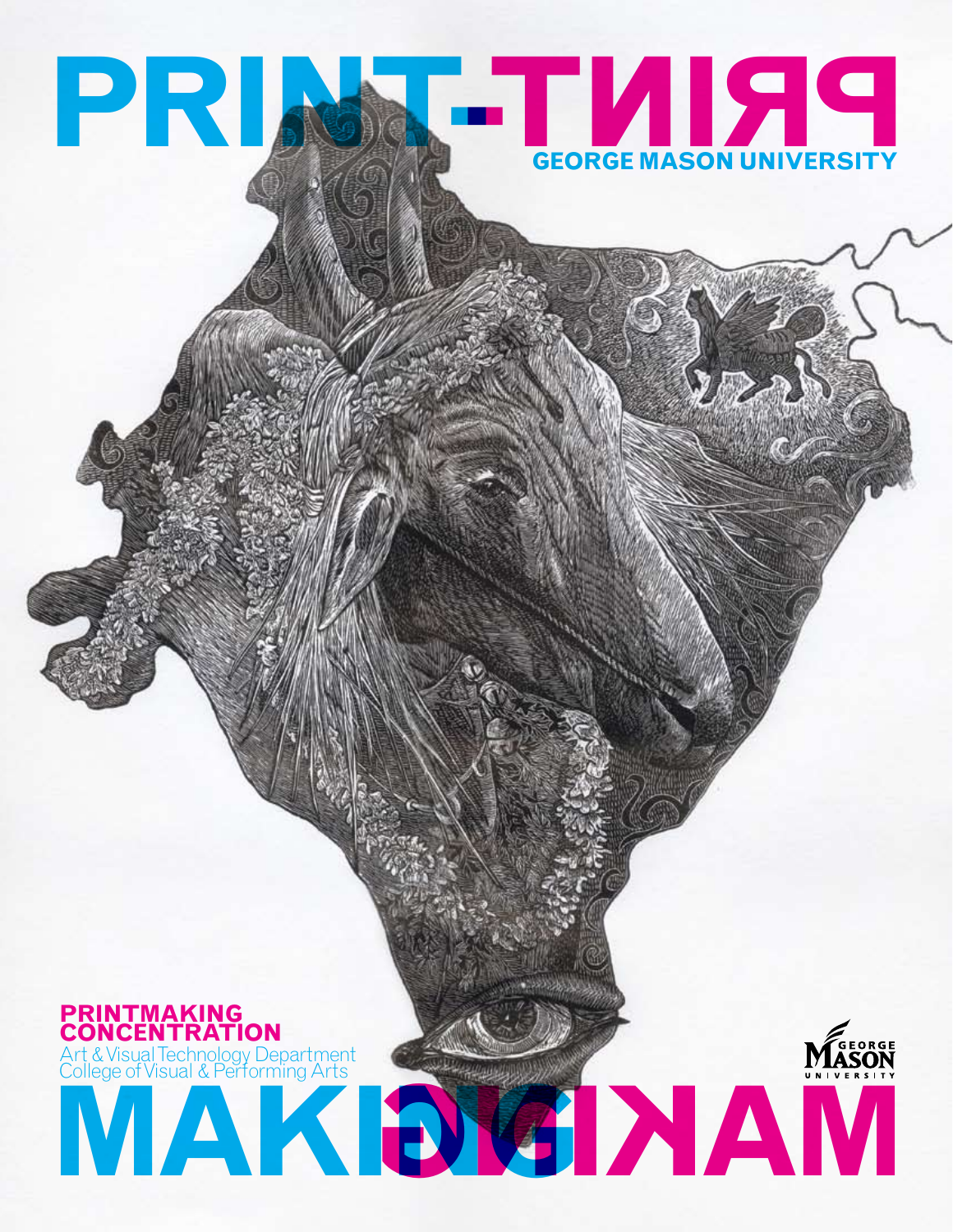# **Printmaking Concentration Art & Visual Technology Department College of Visual & Performing Arts**

### **Join a collaborative workshop environment.**

**At George Mason University, the printmaking concentration provides a complete studio experience leading toward BFA and MFA degrees. Regular courses are offered in intaglio, relief, screenprint, monoprint and mixed media prints, digital printmaking, artist books, and papermaking. Students have the option and are encouraged to integrate printmaking with painting, sculpture, installation, and web-based art. By means of curriculum and research involving various visual cultures, students learn and apply traditional print media applications and explore various alternate printmaking media in the studio.**

**In 2006 a master printmaking program, Navigation Press: Prints, Books and Multiples, was established. Navigation Press annually invites nationally prominent artists to make prints in collaboration with a team of printmaking faculty and graduate and undergraduate students in the Art and Visual Technology Department. The program provides a unique educational experience of contemporary art given by living masters. The first two distinguished artists were Renee Stout and Bill Dunlap. Karen Kunc, William Wiley and Enrique Chagoya will visit the department in 2008-10. These artists give a lecture for AVT's Visual Voices lecture series, provide critiques to students, and integrate themselves into other classes during a week-long residency program.** 

**In addition to learning and developing printmaking skills, students in the printmaking concentration visit the National Gallery of Art and Library of Congress print collections to get an insider's perspective on contemporary art and the Washington, D.C. art scene in particular. Students are exposed to the area print community through nonprofit organizations such as Pyramid Atlantic, the Handprint Workshop, and various colleges and universities. They have the opportunity to participate in an annual More Ink forum with other students studying printmaking in area colleges, and they are encouraged to discuss and exhibit their work in various invitational and studentdriven print exhibitions. Students are exposed to print publishing through the biannual Baltimore Museum of Art Contemporary Print Fair and trips to works-onpaper galleries in New York.**

Navigation Press is an incredible opportunity to work with experienced visiting artists, and see how they create, how they think, and how they solve problems that arise in their processes. Susan shows us all the good print-making production concepts during this time as well. Navigation Press allows us to work as a team. It's truly a week to look forward to. **Ann Burdell**



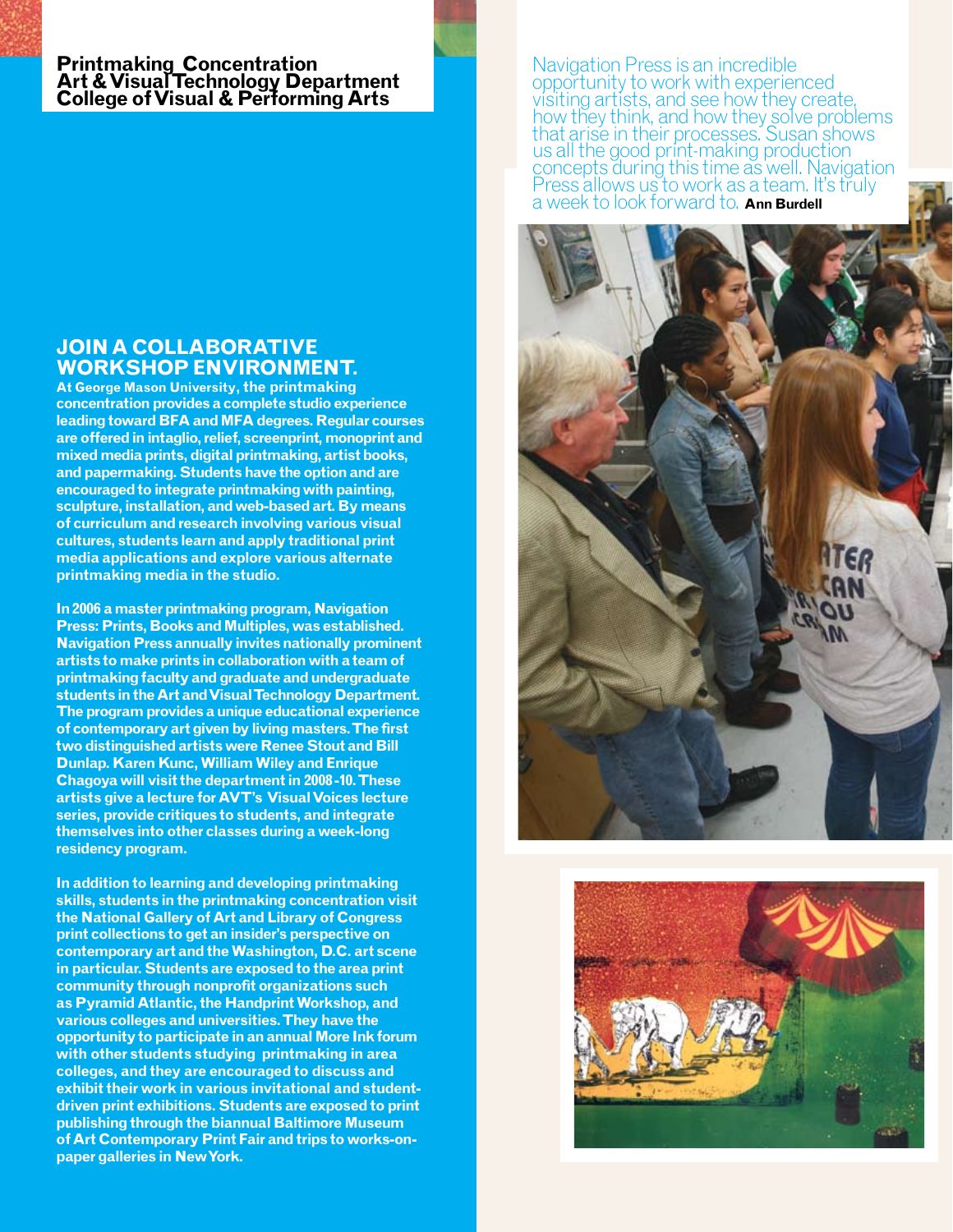**CLOCKWISE FROM TOP** Students and faculty enjoy the printing of Bill Dunlap's *White Dog, Black Fog* 2008, etching. **/** Visiting artist Bill Dunlap reviews work of printmaker Erwin Thamm. **/** Ann Burdell*Circus Elephants* 2008, monoprint with paper lithography, 22"x 30".



#### **George Mason University Printmaking Faculty**





#### **Helen Frederick** Coordinator: Printmaking Graduate Printmaking and Print I-IV Director: Navigation Press

Helen Frederick is recognized as an artist using printmaking, artist books, electronic media, and installation works as a basis for commentary. Her BFA and MFA degrees are from the Rhode Island School of Design. Frederick's work is included in the Whitney Museum of Art in New York, National Gallery of Art, Library of Congress, and Smithsonian American Art Museum in Washington, D.C., and numerous collections throughout the world. In addition to her own professional work, Frederick has regularly maintained an emphasis toward collaboration with artists across disciplines. With the creation of Pyramid Atlantic in 1980, in her seven years prior to that in New York, and earlier at Rhode Island School of Design, Frederick has been interested in the process of group activity leading to new, critical awareness, expanded visual concepts, and innovation for the creation of works of art. As an advocate for and an active participant in the Washington, D.C. metropolitan area arts scene, she has served on the directorial boards of alternative art spaces, various local and national boards, and national peerreview panels. Her recent one person exhibitions include: *Following the Scent,* a retrospective, Virginia Commonwealth University, Richmond, Va. and *Following the Scent II-Movement and Debris,* Hamiltonian Gallery, Washington, D.C., 2008. Frederick is the recipient of the Printmaker Emeritus Award from the Southern Graphics Council, 2008.

#### **Susan Goldman** Print II-IV: Navigation Press Master Printer: Navigation Press

Susan Goldman received her MFA from Arizona State University, Tempe, Az. and her BFA from Indiana University, Bloomington, IN. Her recent exhibitions include: The International Print Exhibition, USA and Japan, Tokyo, Kyoto and Tokushima, Japan; the Monotype Guild of New England National Exhibition at the Attleboro Arts Museum, Atteleboro, MA.; and the International Arts Festival at the Seacourt Print Workshop in Northern Ireland. She was an Artist-in- Residence at Indiana University, Bloomington; University of Iowa, Iowa City; and University of Wisconsin, Madison. As a Master Printer/Publisher for her own press Lily Press, she published a new edition of relief prints with distinguished sculptor and printmaker Elizabeth Catlett. Goldman is producing and directing *Midwest Matrix,* an hour-long documentary videotape/DVD on the fine art printmaking tradition of the American Midwest that will include studio footage, personal photographs, and an animated "tree" detailing the lineage of the fine art print in America, post-World War II. Goldman is a 2009 recipient of the Arts and Humanities Council of Montgomery County Creative Projects Grant.

#### **Manuel Navarrete** Digital Printmaking

Manuel Navarrete was born in Peru, where he completed BFA and graduate studies in printmaking at the Pontific Catholic University of Lima. He immigrated to the United States in the early 1990s and continued his studies in fine arts and digital media at the Corcoran College of Art and Design in Washington, D.C. where he presently resides. He serves on the adjunct faculties of both the Corcoran College of Art and Design, and the Catholic University of America. Navarrete is the Lead Arts Program Teacher at Centronia learning center, where he also teaches children and young adults in the Columbia Heights community. His recent exhibitions include group portfolio shows at Gallery K, the Library of Congress, District Fine Arts Gallery, the Corcoran Museum of Art, and Kathleen Ewing Gallery in the District of Columbia.

#### **Featured Visiting Artists**

Steve Prince, Joyce Scott, Joshua Watts, Michael Platt, Judith Varga, Anita Jung, Pepe Coronado, Michael Gross, and Bruce Muirhead.